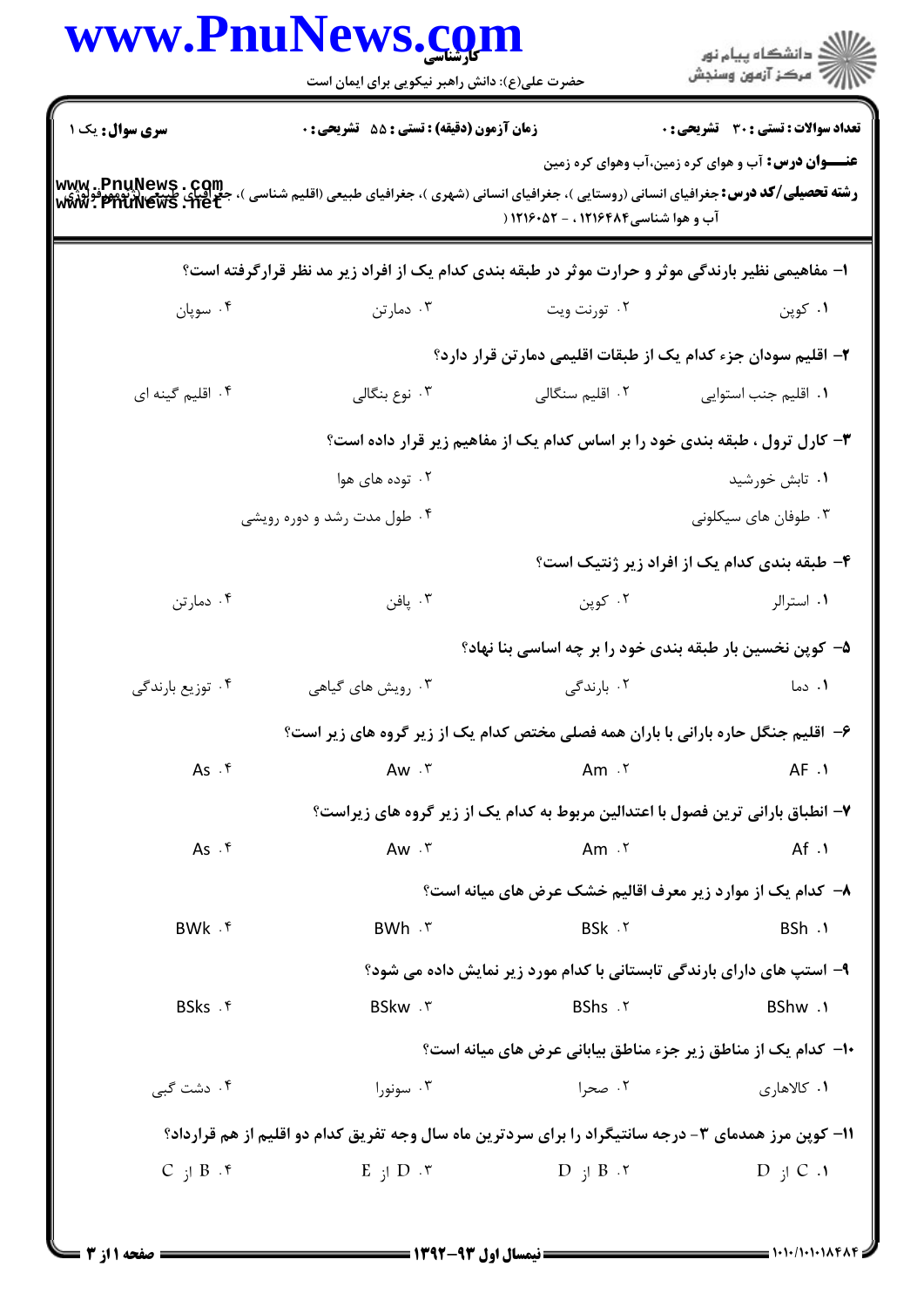| www.PnuNews.com                                  |                                                  |                                     | انشگاه پيام نور)<br>اسرکز آزمون وسنجش                                                                                           |
|--------------------------------------------------|--------------------------------------------------|-------------------------------------|---------------------------------------------------------------------------------------------------------------------------------|
|                                                  | حضرت علی(ع): دانش راهبر نیکویی برای ایمان است    |                                     |                                                                                                                                 |
| <b>سری سوال : ۱ یک</b>                           | <b>زمان آزمون (دقیقه) : تستی : 55 تشریحی : 0</b> |                                     | <b>تعداد سوالات : تستی : 30 ٪ تشریحی : 0</b>                                                                                    |
|                                                  |                                                  |                                     | <b>عنـــوان درس:</b> آب و هوای کره زمین،آب وهوای کره زمین                                                                       |
| www.pnuNews.com<br><b><i>WW. PHUNews:net</i></b> |                                                  | ) ۱۲۱۶۰۵۲ - ، آب و هوا شناسی۱۲۱۶۴۸۴ | <b>رشته تحصیلی/کد درس:</b> جغرافیای انسانی (روستایی )، جغرافیای انسانی (شهری )، جغرافیای طبیعی (اقلیم شناسی )،                  |
|                                                  |                                                  |                                     | ۱۲- شاخص ترین شرایط اقلیمی مدیترانه در کدام مورد زیر دیده می شود؟                                                               |
| $Cfa$ $\cdot$ $\zeta$                            | $Csa \cdot r$                                    | $Csf$ . $\ddot{\ }$                 | Cwa .١                                                                                                                          |
|                                                  |                                                  |                                     | ۱۳– اقلیم موسمی کوهستانی با کدام مشخصه زیر نمایش داده می شود؟                                                                   |
| $Cwb \cdot$ *                                    | $Cwa \cdot r$                                    | $Cfc \cdot Y$                       | ۰۱. Cfb                                                                                                                         |
|                                                  |                                                  |                                     | ۱۴– کدام یک از گروه های اقلیم کوپن مناطق وسیعی را بین عرض های ۴۰ تا ۵۵ درجه در آسیا و اروپا و آمریکای شمالی اشغال<br>نموده اند؟ |
| ۰۴ اقالیم کلاهک قطبی                             | ۰۳ اقالیم قطبی                                   | ۰۲ اقالیم سرد و مرطوب               | ۰۱ اقالیم کوهستانی                                                                                                              |
|                                                  |                                                  |                                     | ۱۵– اقلیم کمربند ذرت نام کدام یک از گروه های زیر است؟                                                                           |
| $Cwa \cdot f$                                    | $Cfa \cdot r$                                    | Dwa .٢                              | $Dfa \cdot \theta$                                                                                                              |
|                                                  |                                                  |                                     | ۱۶– در کدام گروه از اقالیم زیر دوره آزاد از یخبندان در عرض سال کمتر از ۵ ماه است ؟                                              |
|                                                  | C.7                                              |                                     | $D \cdot 1$                                                                                                                     |
|                                                  | ۰۴ اقالیم کوهستانی عرض های بالا                  |                                     | $E \cdot r$                                                                                                                     |
|                                                  |                                                  |                                     | ۱۷- کدام نوع از اقالیم زیر از دایره قطبی تا حدود ۷۵ درجه عرض جغرافیایی را در بر گرفته است؟                                      |
| ۰۴ يهنه يخبندان                                  | ۰۳ آنت آرکتیک                                    | ۰۲ تایگاه                           | ۰۱ توندرا                                                                                                                       |
|                                                  |                                                  |                                     | ۱۸− کدام یک از انواع اقالیم زیر تحت نام اقلیم افرا و بلوط و گردو نیز نامیده می شوند؟                                            |
| Dwa . f                                          | $Dfa \cdot r$                                    | Dwb .Y                              | $Dfb \cdot \theta$                                                                                                              |
|                                                  |                                                  |                                     | ۱۹- تفاوت قابل ملاحظه بین دمای شب و روز ، شاخصه کدام یک از اقالیم زیر است؟                                                      |
| ۰۴ اقالیم جنب آر کتیک                            | ۰۳ اقالیم آرکتیک                                 | ۰۲ اقالیم کوهستانی                  | ۰۱ اقالیم قطب <i>ی</i>                                                                                                          |
|                                                  |                                                  |                                     | ۲۰– کائوچو مختص کدام یک از طبقات ارتفاعی زیر می باشد؟                                                                           |
| ۰۴ سرزمین یخبندان                                | ۰۳ سرزمین خنک                                    | ۰۲ سرزمین معتدل                     | ۰۱ سرزمین گرم                                                                                                                   |

۲۱– منطقه ۳۳۰۰ تا ۳۷۰۰ جزء حدود ارتفاعی کدام منطقه ارتفاعی از مناطق کوهستانی به حساب می آید؟

۰۱ سرزمین گرم مستان در تابین است. ۲۰ سرزمین خنک مستان کشور می شود. از سرزمین است به سرزمین است کشور است کشور ک **۲۲**- مرز برف دائمی در نیمکره شمالی ، در کدام عرض جغرافیایی از ۵۰۰ متر به بالا شروع می شود ؟  $\lambda \cdot U V \cdot T$   $V \cdot T$   $V \cdot U \cdot T$  $9. i \times 1.$  تا  $9$  $9.1$  ،  $0.1$  ،  $9.1$